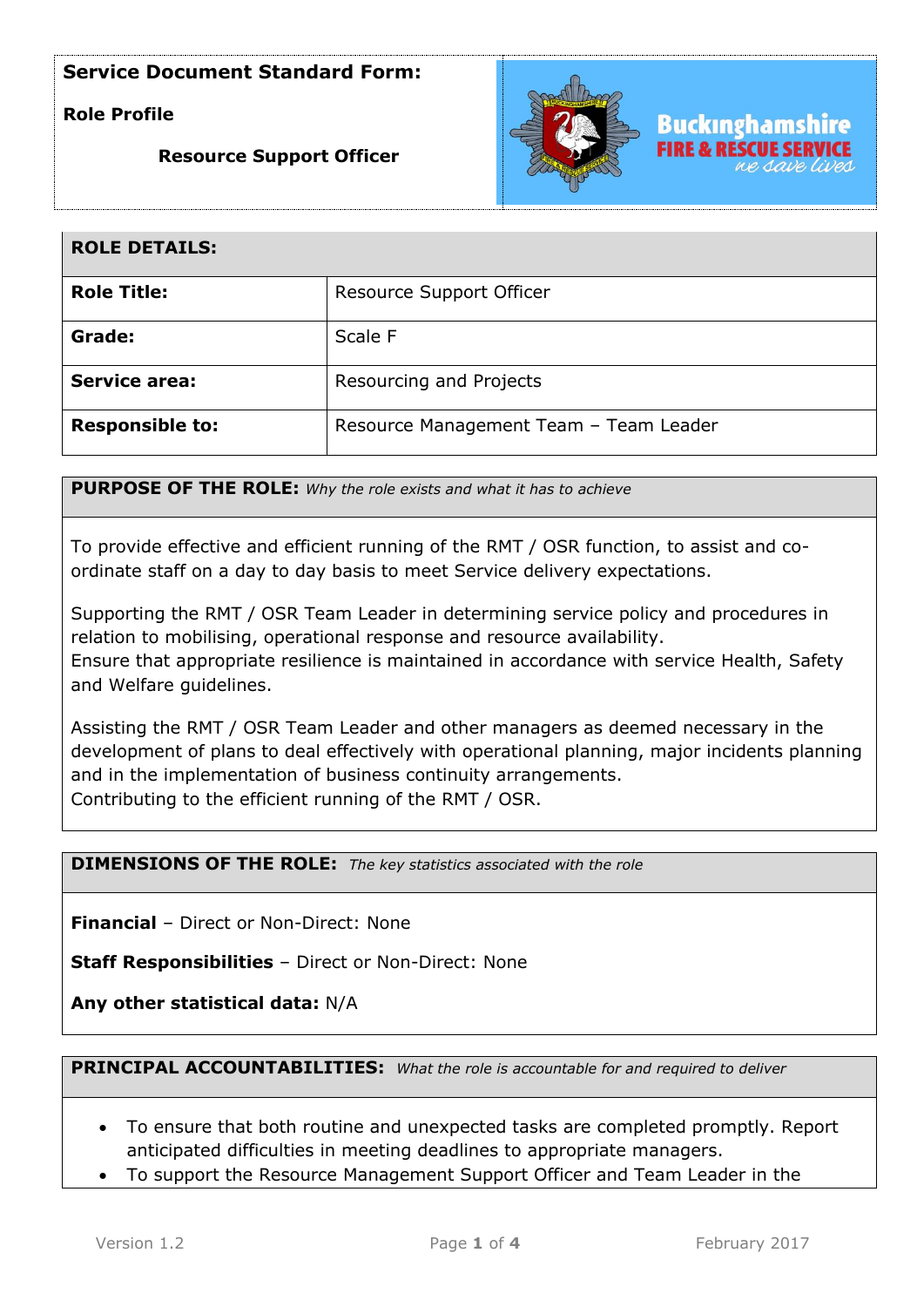**Role Profile** 

## **Resource Support Officer**



broader Response Policy function in developing and maintaining up to date, policies, procedures and risk information.

- To identify opportunities for service improvement and/or efficiencies and to communicate these to the Support Officer.
- Actively manage self-development and assist the Support Officer and Team Leader with the coaching, mentoring, induction of new and existing colleagues.
- Support specific projects relevant to the scope and responsibilities of the position.
- To provide support to the Support Officer and Team Leader in the technical maintenance of the Command Unit.
- To undertake administrative responsibilities in line with the current and future work streams.
- To work a flexible work pattern to include on-call and recall arrangements.
- To undertake additional duties to meet the needs of the Service.

# **DECISION MAKING:**

**Make decisions**: Daily resource allocation and staffing decision

**Significant say in decisions**: Influence decision making for the Duty Officers and Senior management in terms of resourcing

**CONTACT WITH OTHERS:** *The frequent contact the role holder has with others and for what purpose* 

**Internal**: Regular contact with staff at all levels

#### **External**:

- Thames Valley Fire Control
- Other Fire & Rescue Services
- Third parties
- System support

## **PERSONAL REQUIREMENTS:**

- To participate in a programme of continuous personal and professional development relevant to the role
- To demonstrate conduct and behaviours in accordance with Authority policies, values and norms
- To comply with the Authority's aims, organisational values and behaviours and their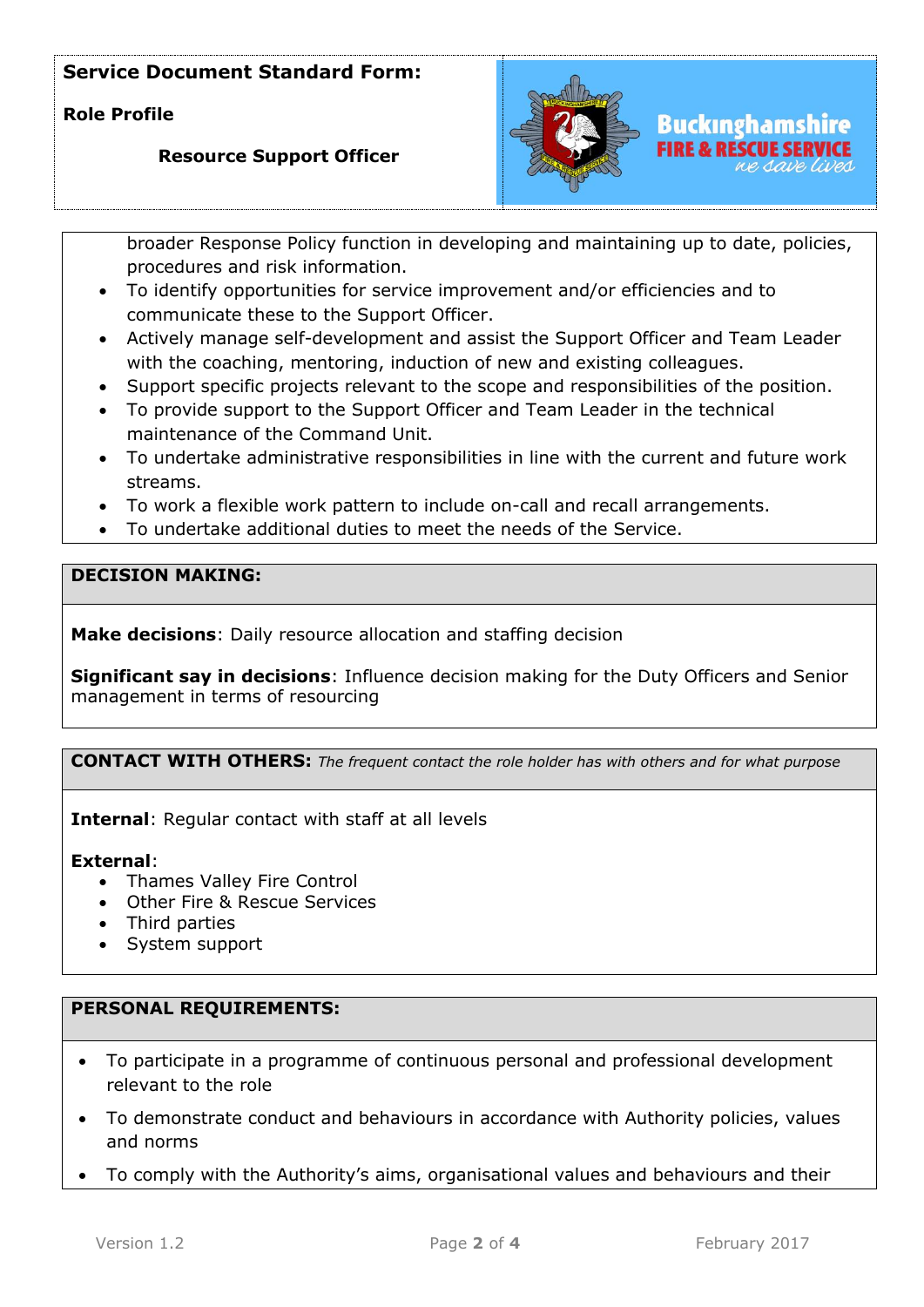# **Role Profile**

### **Resource Support Officer**



impact on this role

- To undertake, with appropriate training as required, the duties of other administrative roles as required
- To mentor and coach individual members of staff as required
- To contribute to the development and implementation of relevant policies and procedures
- Attend meetings as required and submit information in appropriate formats as required
- To undertake any other duties that may reasonably be required from time to time at any location required by the Authority

#### **REQUIREMENTS: Essential Criteria**

*The skills, knowledge, qualifications and training required to perform the role*

#### **Qualifications & Training**:

• A general level of educational achievement

#### **Experience**:

- Experience of organising, planning and prioritising own work, meeting deadlines and targets while working flexibly within a team and maintaining a high standard of accuracy.
- Experience of maintaining, developing and reviewing information management systems and working with performance data.
- Experience of using a range of Information Technology applications together with good keyboard skills and an awareness of the ways in which IT applications can be utilised in the context of the work of the department.
- Maintains an active awareness of the environment to promote safe and effective working.
- Demonstrates a commitment to develop themselves and their staff.
- Has the willingness to accept and utilise constructive feedback.
- Demonstrates the ability to work confidently within a team and to interact with individuals in a friendly, courteous manner and is tolerant in their approach.
- Plan and allocate work activities to meet service delivery needs.
- Provide information to support effective decision making.
- Experience of managing and promoting change positively and effectively.
- Able to demonstrate effective personal resilience qualities.
- Able to demonstrate political awareness.

#### **Skills**:

• Ability to influence and persuade when required.